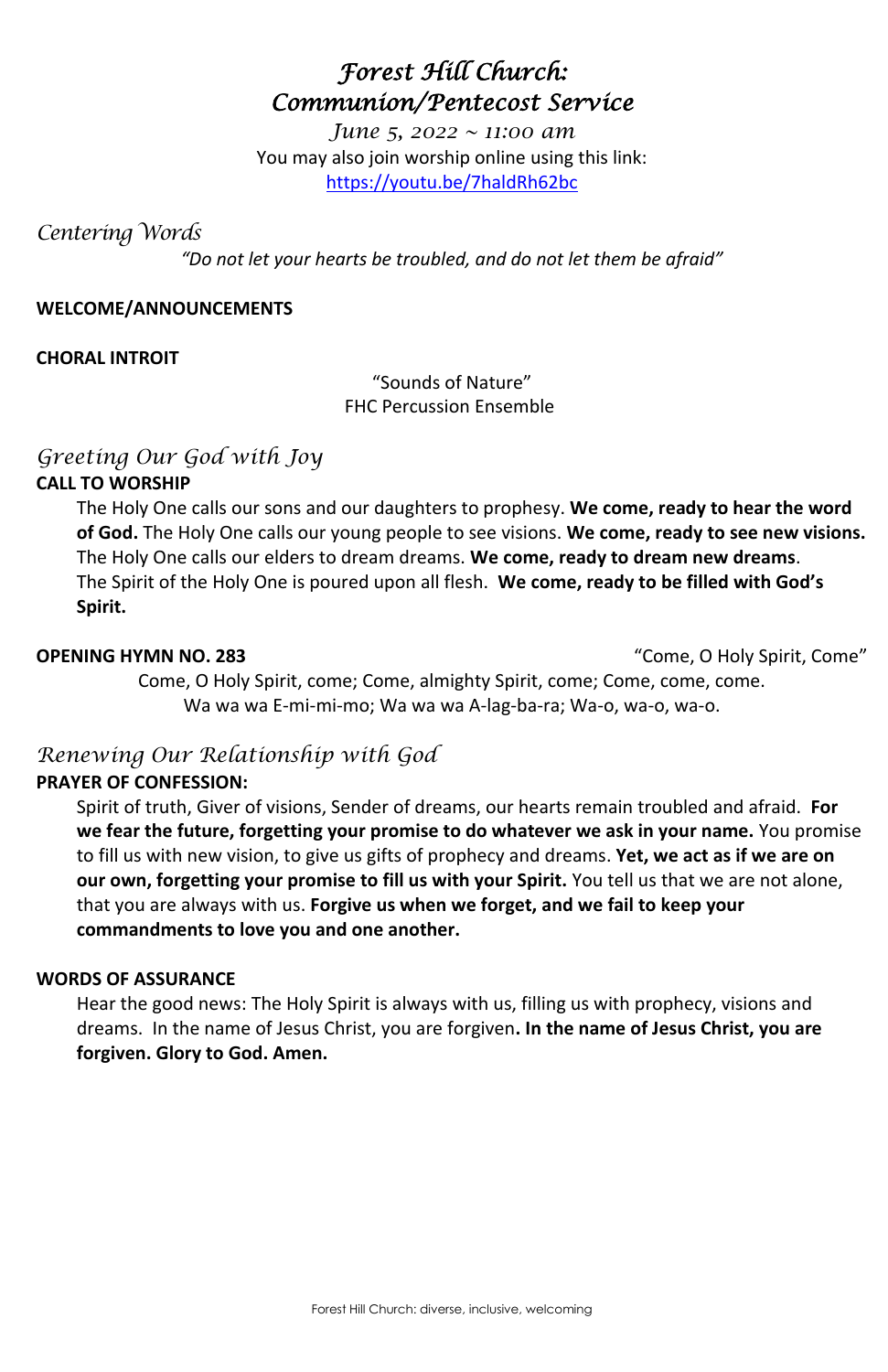# *Affirming the Good News in Our Lives* **ANTHEM** Chancel Choir

## **"Spirit Come Now Live In Me"**

# *Opening Our Hearts to God's Word* **THE LIVING WORD (NRSV)** Acts 2:1-21

O holy Dove of God descending, you are the love that knows no ending. All of our shattered dreams, you're mending: Spirit, now live in me. O holy Wind of God now blowing, you are the seed that God is sowing, You are the life that starts us growing: Spirit, now live in me. O holy Rain of God now falling, You make the Word of God enthralling. You are the inner voice now calling: Spirit, now live in me. O holy flame of God now burning, you are the pow'r of Christ returning. You are the answer to our yearning. Spirit, now live in me.

## When the day of Pentecost had come, they were all together in one place. And suddenly from heaven there came a sound like the rush of a violent wind, and it filled the entire house where they were sitting. Divided tongues, as of fire, appeared among them, and a tongue rested on each of them. All of them were filled with the Holy Spirit and began to speak in other languages, as the Spirit gave them ability.

Now there were devout Jews from every nation under heaven living in Jerusalem. And at this

sound the crowd gathered and was bewildered, because each one heard them speaking in the native language of each. Amazed and astonished, they asked, "Are not all these who are speaking Galileans? And how is it that we hear, each of us, in our own native language? Parthians, Medes, Elamites, and residents of Mesopotamia, Judea and Cappadocia, Pontus and Asia, Phrygia and Pamphylia, Egypt and the parts of Libya belonging to Cyrene, and visitors from Rome, both Jews and proselytes, Cretans and Arabs—in our own languages we hear them speaking about God's deeds of power." All were amazed and perplexed, saying to one another, "What does this mean?" But others sneered and said, "They are filled with new wine."

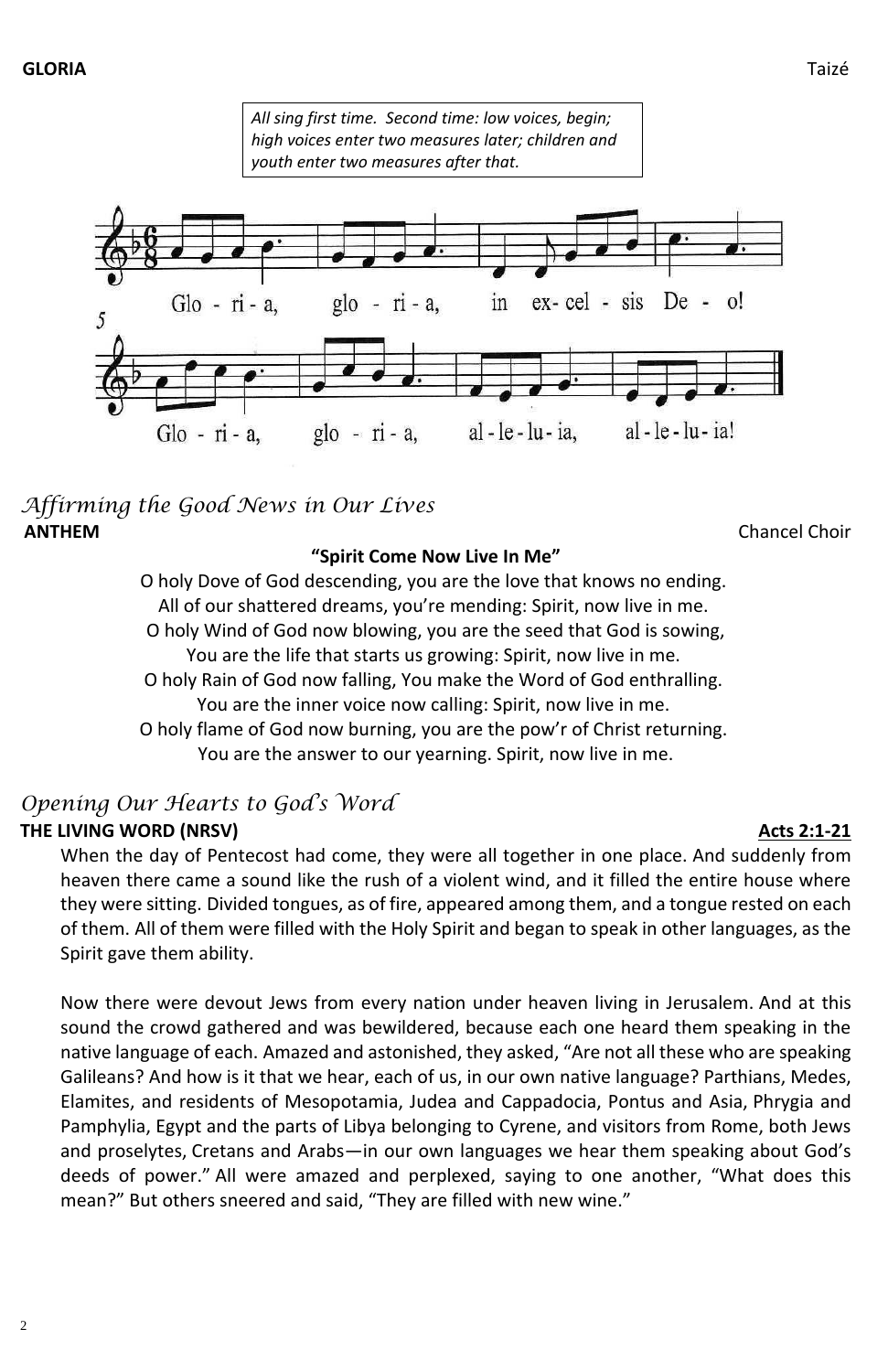But Peter, standing with the eleven, raised his voice and addressed them, "Men of Judea and all who live in Jerusalem, let this be known to you, and listen to what I say. Indeed, these are not drunk, as you suppose, for it is only nine o'clock in the morning. No, this is what was spoken through the prophet Joel: *'In the last days it will be, God declares, that I will pour out my Spirit upon all flesh, and your sons and your daughters shall prophesy, and your young men shall see visions, and your old men shall dream dreams. Even upon my slaves, both men and women, in those days I will pour out my Spirit; and they shall prophesy. And I will show portents in the heaven above and signs on the earth below, blood, and fire, and smoky mist. The sun shall be turned to darkness and the moon to blood, before the coming of the Lord's great and glorious day. Then everyone who calls on the name of the Lord shall be saved.'*

### *After the reading*s

Hear what the Holy Spirit is telling God's people. **Thanks be to God.**

**HYMN 288 CONSERVING THE CONSERVING OF THE CONSERVING TO A SET OF THE CONSERVING SOCI**  $\blacksquare$  Spirit of the Living God"

Spirit of the living God, fall afresh on me. Spirit of the living God, fall afresh on me. Melt me; mold me; fill me; use me. Spirit of the living God, fall afresh on me.

**SERMON Rev. Dr. John C. Lentz, Jr. Rev. Dr. John C. Lentz, Jr.** 

"The Disruptive Spirit"

## **THE PRAYERS OF THE PEOPLE AND THE LORD'S PRAYER**

**Our Father, who art in heaven, hallowed be thy name, thy kingdom come, thy will be done, on earth as it is in heaven. Give us this day our daily bread; and forgive us our debts as we forgive our debtors; and lead us not into temptation but deliver us from evil. For thine is the kingdom, and the power, and the glory, forever. Amen.**

## **FRIENDSHIP REGISTER**

To participate in our online Friendship Register, please leave a comment in the Live Chat box listing the names of those participating in this morning's Live Worship or email the office.

### **OFFERING**

[Giving and Offering is available by texting: 216-400-5300](https://www.fhcpresb.org/social-justice-outreach/stewardship-2015/giving/#paypal) Or you may give online:<https://fhc.breezechms.com/give/online/> You may also mail a check to the church office.



**OFFERTORY François Couperin** 

"Nightingale"

### **PRAYER OF DEDICATION**

### **THE SACRAMENT OF HOLY COMMUNION**

### **MUSIC DURING COMMUNION** Antonio Vivaldi

"Cantabile from "Il Gardelino"" Ethan Ramaly, flute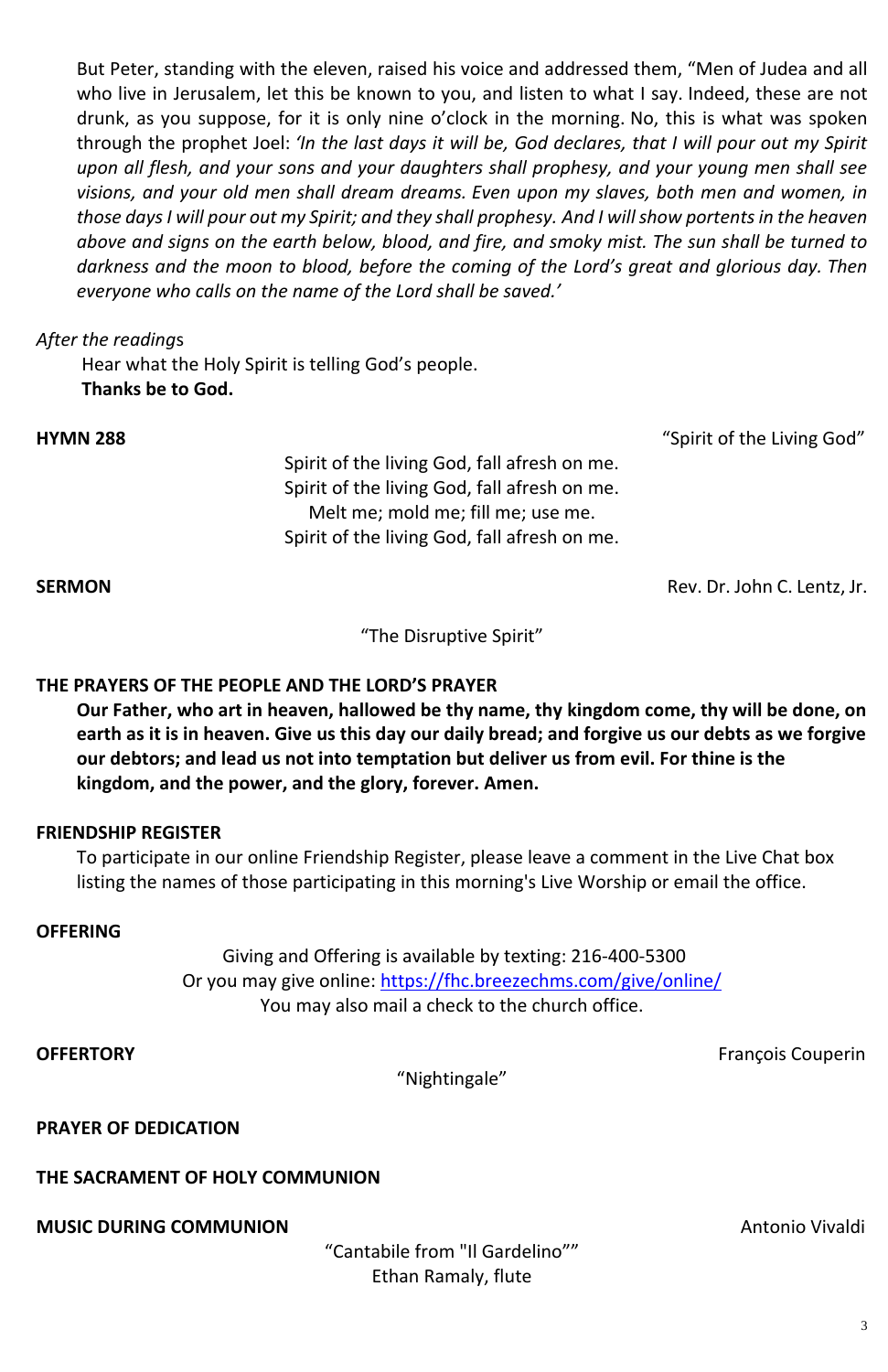4

### **PRAYER AFTER COMMUNION**

**God of abundance, with this bread of life and cup of salvation you have united us with Christ, making us one with all your people. Send us forth in the power of your Spirit that we may proclaim your redeeming love to the world and continue forever in the risen life of Jesus Christ, our Lord. Amen.** 

**CLOSING HYMN NO. 744 CLOSING HYMN NO. 744 The State of Table 10 and Arise, Your Light Is Come!"** 

**POSTLUDE** Hillsong Worship Chancel Choir

**1.** Arise, your light is come! The Spirit's call obey; show forth the glory of your God, which shines on us today. **2.** Arise, your light is come! Fling wide the prison door; proclaim the captive's liberty, good tidings to the poor. **3.** Arise, your light is come! All you in sorrow born, bind up the broken-hearted ones and comfort those who mourn. **4.** Arise, your light is come! The mountains burst in song! Rise up like eagles on the wing; God's power will make us strong.

## *Going Forth to Live as God's People* **BENEDICTION**

"Church on Fire" The Holy Spirit is here and his power is real Anything can happen and it probably will Something very good, something good is going on around here The Holy light that shines to make the dark disappear, A power at work, but there's nothing to fear. Something very good, something very good is going on around here. **(Chorus)** This is a church on fire. This is the Holy Spirit flame We have a burning desire. To lift up Jesus' name Let fire burn in every heart. To light the way, defeat the dark Let the flame of love burn higher. This is a church. This is a church on fire